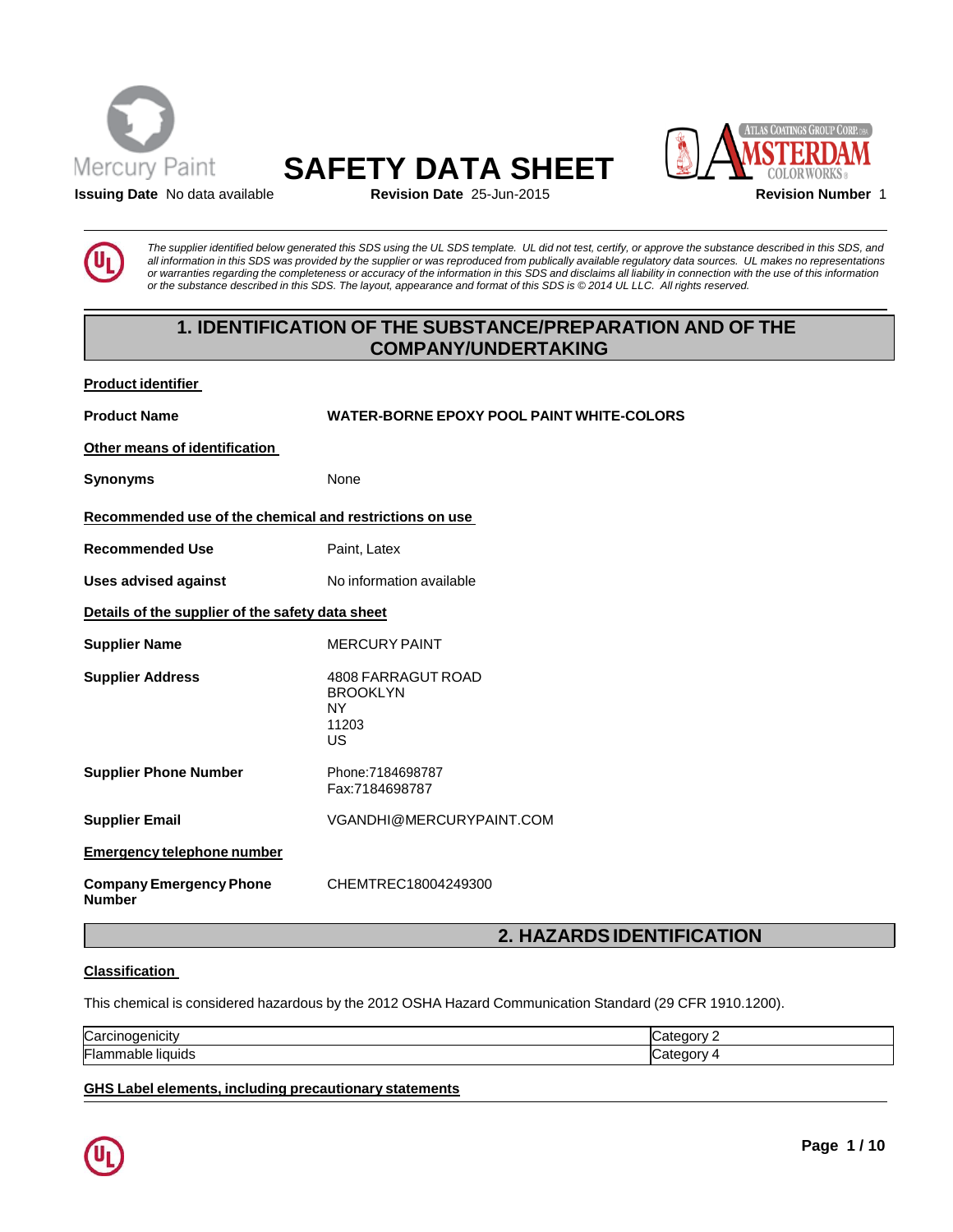|                                                                                                                                                                                                                                                                                          |         | <b>Emergency Overview</b> |                        |
|------------------------------------------------------------------------------------------------------------------------------------------------------------------------------------------------------------------------------------------------------------------------------------------|---------|---------------------------|------------------------|
| Signal word                                                                                                                                                                                                                                                                              | Warning |                           |                        |
| <b>Hazard Statements</b><br>Suspected of causing cancer<br>Combustible liquid                                                                                                                                                                                                            |         |                           |                        |
| <b>Appearance Multiple Colors</b>                                                                                                                                                                                                                                                        |         | Physical state Liquid     | Odor No data available |
| <b>Precautionary Statements - Prevention</b><br>Obtain special instructions before use<br>Do not handle until all safety precautions have been read and understood<br>Use personal protective equipment as required<br>Keep away from heat/sparks/open flames/hot surfaces. - No smoking |         |                           |                        |
| <b>Precautionary Statements - Response</b><br>IF exposed or concerned: Get medical advice/attention                                                                                                                                                                                      |         |                           |                        |
| Fire<br>In case of fire: Use CO2, dry chemical, or foam for extinction                                                                                                                                                                                                                   |         |                           |                        |
| <b>Precautionary Statements - Storage</b><br>Store locked up<br>Store in a well-ventilated place. Keep cool                                                                                                                                                                              |         |                           |                        |
| <b>Precautionary Statements - Disposal</b><br>Dispose of contents/container to an approved waste disposal plant                                                                                                                                                                          |         |                           |                        |
| Hazards not otherwise classified (HNOC)                                                                                                                                                                                                                                                  |         |                           |                        |
| Not applicable                                                                                                                                                                                                                                                                           |         |                           |                        |
| <b>Unknown Toxicity</b><br>30.1861% of the mixture consists of ingredient(s) of unknown toxicity                                                                                                                                                                                         |         |                           |                        |
| Other information                                                                                                                                                                                                                                                                        |         |                           |                        |
| PROLONGED OR REPEATED CONTACT MAY DRY SKIN AND CAUSE IRRITATION                                                                                                                                                                                                                          |         |                           |                        |
| <b>Interactions with Other Chemicals</b>                                                                                                                                                                                                                                                 |         |                           |                        |

No information available.

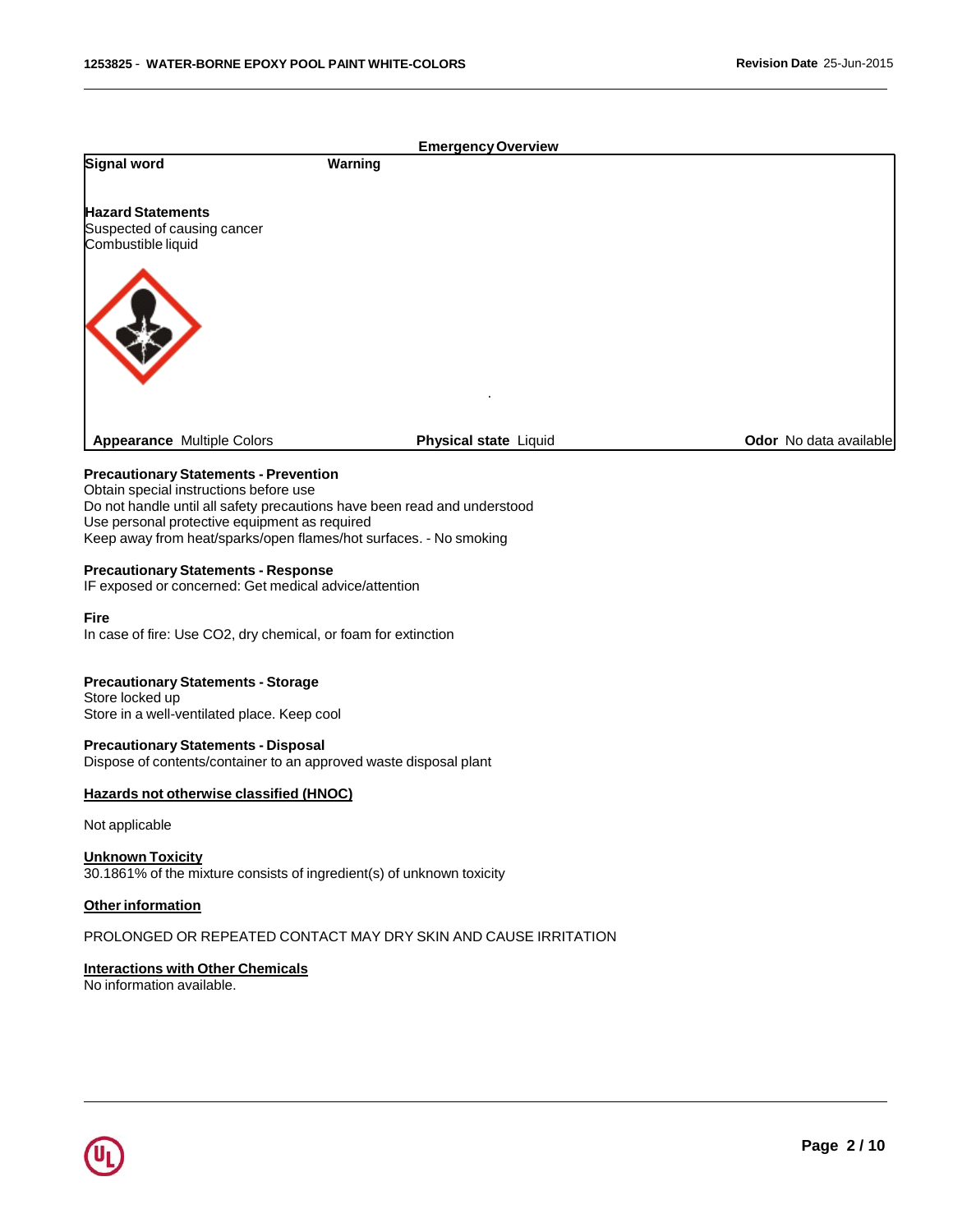# **3. COMPOSITION/INFORMATION ON INGREDIENTS**

| <b>Chemical Name</b>              | <b>CAS No</b> | Weight-%  | <b>Trade Secret</b> |
|-----------------------------------|---------------|-----------|---------------------|
| Titanium dioxide                  | 13463-67-7    | $10 - 30$ |                     |
| Ethylene glycol monopropyl ether  | 2807-30-9     | 3 - 7     |                     |
| Propylene glycol monomethyl ether | 107-98-2      | - 5       |                     |

The exact percentage (concentration) of composition has been withheld as a trade secret

# **4. FIRST AID MEASURES**

# **First aid measures**

.

| Eye contact                        | Rinse thoroughly with plenty of water, also under the eyelids. If symptoms persist,<br>call a physician.                                                                                                                                                                                    |
|------------------------------------|---------------------------------------------------------------------------------------------------------------------------------------------------------------------------------------------------------------------------------------------------------------------------------------------|
| <b>Skin contact</b>                | Wash with soap and water.                                                                                                                                                                                                                                                                   |
| <b>Inhalation</b>                  | Remove to fresh air.                                                                                                                                                                                                                                                                        |
| <b>Ingestion</b>                   | Rinse mouth immediately and drink plenty of water. Never give anything by mouth<br>to an unconscious person.                                                                                                                                                                                |
| Self-protection of the first aider | Remove all sources of ignition. Ensure that medical personnel are aware of the<br>material(s) involved, take precautions to protect themselves and prevent spread of<br>contamination. Use personal protective equipment as required. Wear personal<br>protective clothing (see section 8). |

# **Most important symptoms and effects, both acute and delayed**

# **Most Important Symptoms and** No information available. **Effects**

## **Indication of any immediate medical attention and special treatment needed**

**Notes to Physician** Treat symptomatically.

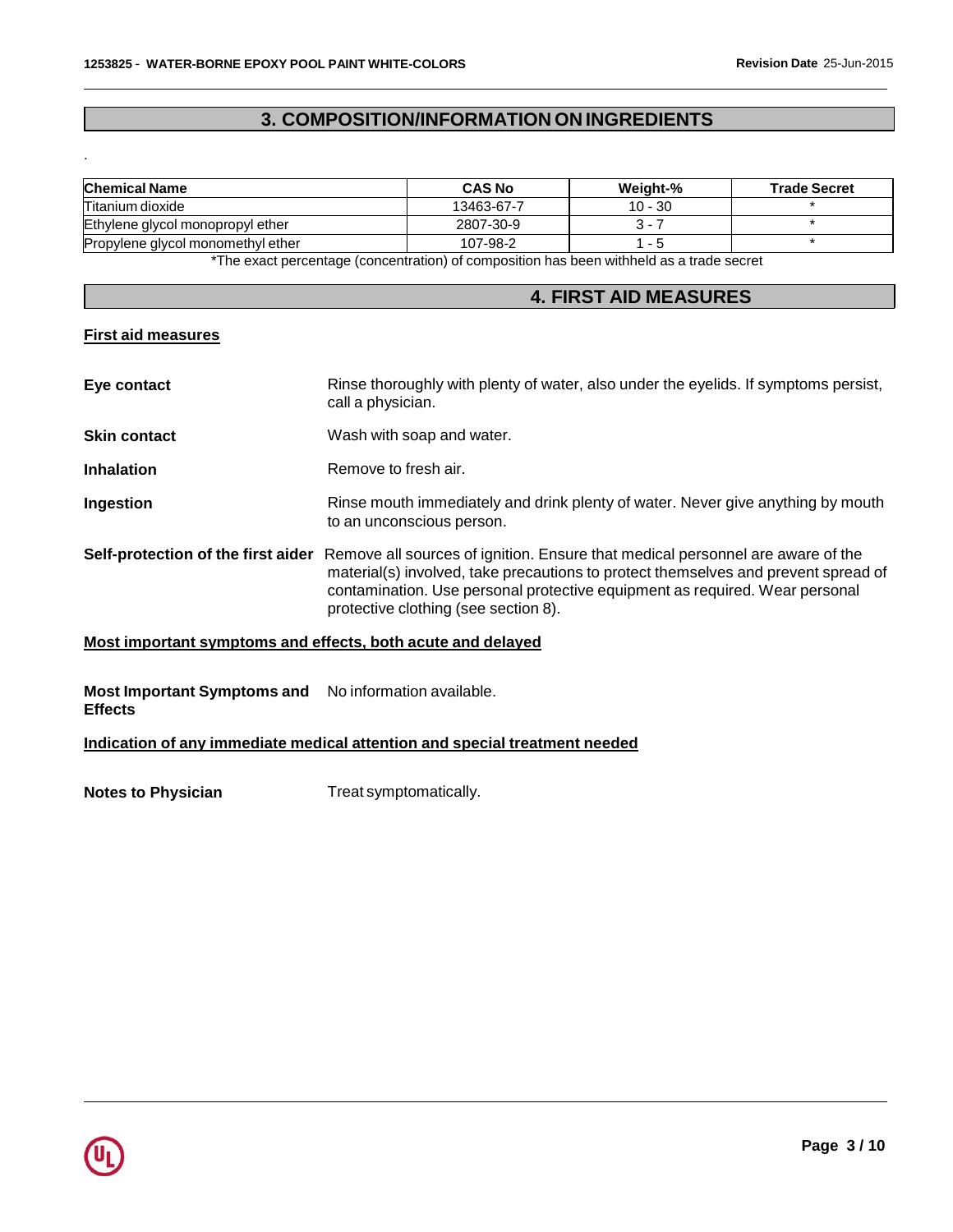# **5. FIRE-FIGHTING MEASURES**

## **Suitable Extinguishing Media**

Use extinguishing measures that are appropriate to local circumstances and the surrounding environment. Dry chemical. Carbon dioxide (CO2). Water spray. Alcohol resistant foam.

#### **Unsuitable extinguishing media**

CAUTION: Use of water spray when fighting fire may be inefficient.

## **Specific hazards arising from the chemical**

Keep product and empty container away from heat and sources of ignition. In the event of fire, cool tanks with water spray.

**Uniform Fire Code** Combustible Liquid: III-A

**Hazardous Combustion Products** Carbon oxides.

**Explosion Data Sensitivity to Mechanical Impact** No.

#### **Sensitivity to Static Discharge** Yes.

### **Protective equipment and precautions for firefighters**

As in any fire, wear self-contained breathing apparatus pressure-demand, MSHA/NIOSH (approved or equivalent) and full protective gear.

# **6. ACCIDENTAL RELEASE MEASURES**

#### **Personal precautions, protective equipment and emergency procedures**

| <b>Personal precautions</b>                          | Avoid contact with eyes. Evacuate personnel to safe areas. Use personal protective<br>equipment as required. See section 8 for more information. Take precautionary measures<br>against static discharges. Do not touch or walk through spilled material. |
|------------------------------------------------------|-----------------------------------------------------------------------------------------------------------------------------------------------------------------------------------------------------------------------------------------------------------|
| <b>Other Information</b>                             | Refer to protective measures listed in Sections 7 and 8.                                                                                                                                                                                                  |
| <b>Environmental precautions</b>                     |                                                                                                                                                                                                                                                           |
| <b>Environmental precautions</b>                     | Refer to protective measures listed in Sections 7 and 8. Prevent further leakage or spillage<br>if safe to do so.                                                                                                                                         |
| Methods and material for containment and cleaning up |                                                                                                                                                                                                                                                           |
| <b>Methods for containment</b>                       | Prevent further leakage or spillage if safe to do so. Do not touch or walk through spilled<br>material. Dike far ahead of liquid spill for later disposal.                                                                                                |
| Methods for cleaning up                              | Pick up and transfer to properly labeled containers. Take precautionary measures against<br>static discharges. Dam up. Soak up with inert absorbent material.                                                                                             |

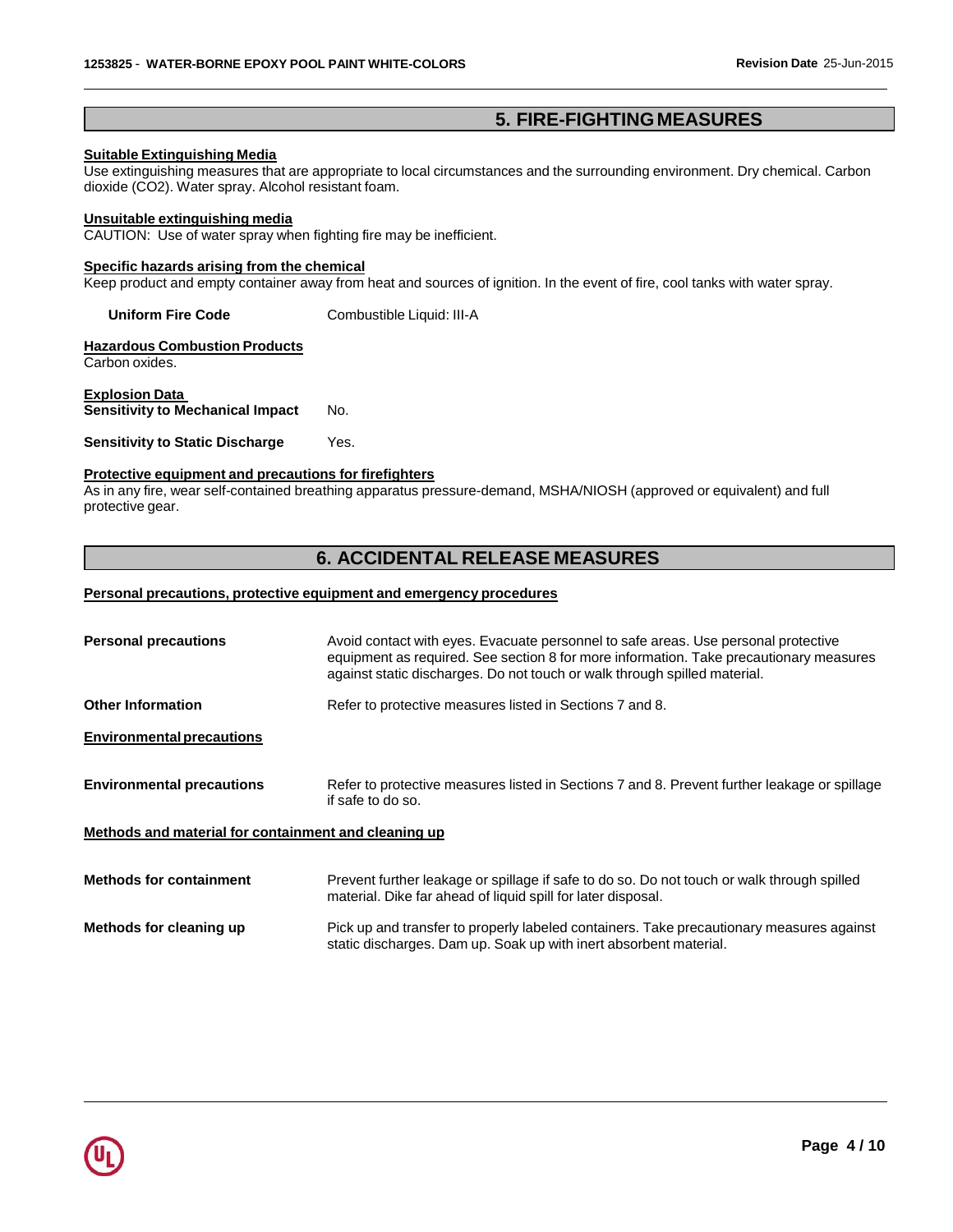# **7. HANDLING AND STORAGE**

## **Precautions for safe handling**

**Handling** Do not breathe dust/fume/gas/mist/vapors/spray.

### **Conditions for safe storage, including any incompatibilities**

| <b>Storag</b> | Keep containers tightly closed in a dry, cool and well-ventilated place. Keep away from                                                                                                                                                                              |
|---------------|----------------------------------------------------------------------------------------------------------------------------------------------------------------------------------------------------------------------------------------------------------------------|
| е             | heat, sparks, flame and other sources of ignition (i.e., pilot lights, electric motors and static<br>electricity). Keep in properly labeled containers. Store in accordance with the particular<br>national regulations. Store in accordance with local regulations. |

**Incompatible Products** None known based on information supplied.

# **8. EXPOSURE CONTROLS/PERSONALPROTECTION**

#### **Control parameters**

#### **Exposure Guidelines**

| <b>Chemical Name</b>                          | <b>ACGIH TLV</b>             | <b>OSHA PEL</b>                                                                                                                  | <b>NIOSH IDLH</b>                                                                                  |
|-----------------------------------------------|------------------------------|----------------------------------------------------------------------------------------------------------------------------------|----------------------------------------------------------------------------------------------------|
| Titanium dioxide<br>13463-67-7                | TWA: $10 \text{ mg/m}^3$     | TWA: $15 \text{ mg/m}^3$ total dust<br>(vacated) TWA: 10 mg/m <sup>3</sup> total<br>dust                                         | IDLH: 5000 mg/m <sup>3</sup>                                                                       |
| Propylene glycol monomethyl ether<br>107-98-2 | STEL: 100 ppm<br>TWA: 50 ppm | (vacated) TWA: 100 ppm<br>(vacated) TWA: $360 \text{ mg/m}^3$<br>(vacated) STEL: 150 ppm<br>(vacated) STEL: $540 \text{ mg/m}^3$ | <b>TWA: 100 ppm</b><br>TWA: $360 \text{ mg/m}^3$<br>STEL: 150 ppm<br>STEL: $540 \,\mathrm{mg/m^3}$ |

ACGIH TLV: American Conference of Governmental Industrial Hygienists - Threshold Limit Value OSHA PEL: Occupational Safety and Health *Administration - Permissible Exposure Limits Immediately Dangerous to Life or Health*

**Other Exposure Guidelines** Vacated limits revoked by the Court of Appeals decision in AFL-CIO v. OSHA, 965 F.2d 962 (11th Cir., 1992)

### **Appropriate engineering controls**

| <b>Engineering Measures</b> | Showers             |  |
|-----------------------------|---------------------|--|
|                             | Eyewash stations    |  |
|                             | Ventilation systems |  |

# **Individual protection measures, such as personal protective equipment**

| <b>Eye/face protection</b>    | Tight sealing safety goggles.                                                                                                                                                                                                                                                                                                                         |
|-------------------------------|-------------------------------------------------------------------------------------------------------------------------------------------------------------------------------------------------------------------------------------------------------------------------------------------------------------------------------------------------------|
| Skin and body protection      | Wear protective gloves and protective clothing.                                                                                                                                                                                                                                                                                                       |
| <b>Respiratory protection</b> | No protective equipment is needed under normal use conditions. If exposure limits are<br>exceeded or irritation is experienced, ventilation and evacuation may be required.                                                                                                                                                                           |
| <b>Hygiene Measures</b>       | Handle in accordance with good industrial hygiene and safety practice. Do not eat, drink or<br>smoke when using this product. Wash hands before breaks and immediately after handling<br>the product. Contaminated work clothing should not be allowed out of the workplace.<br>Regular cleaning of equipment, work area and clothing is recommended. |

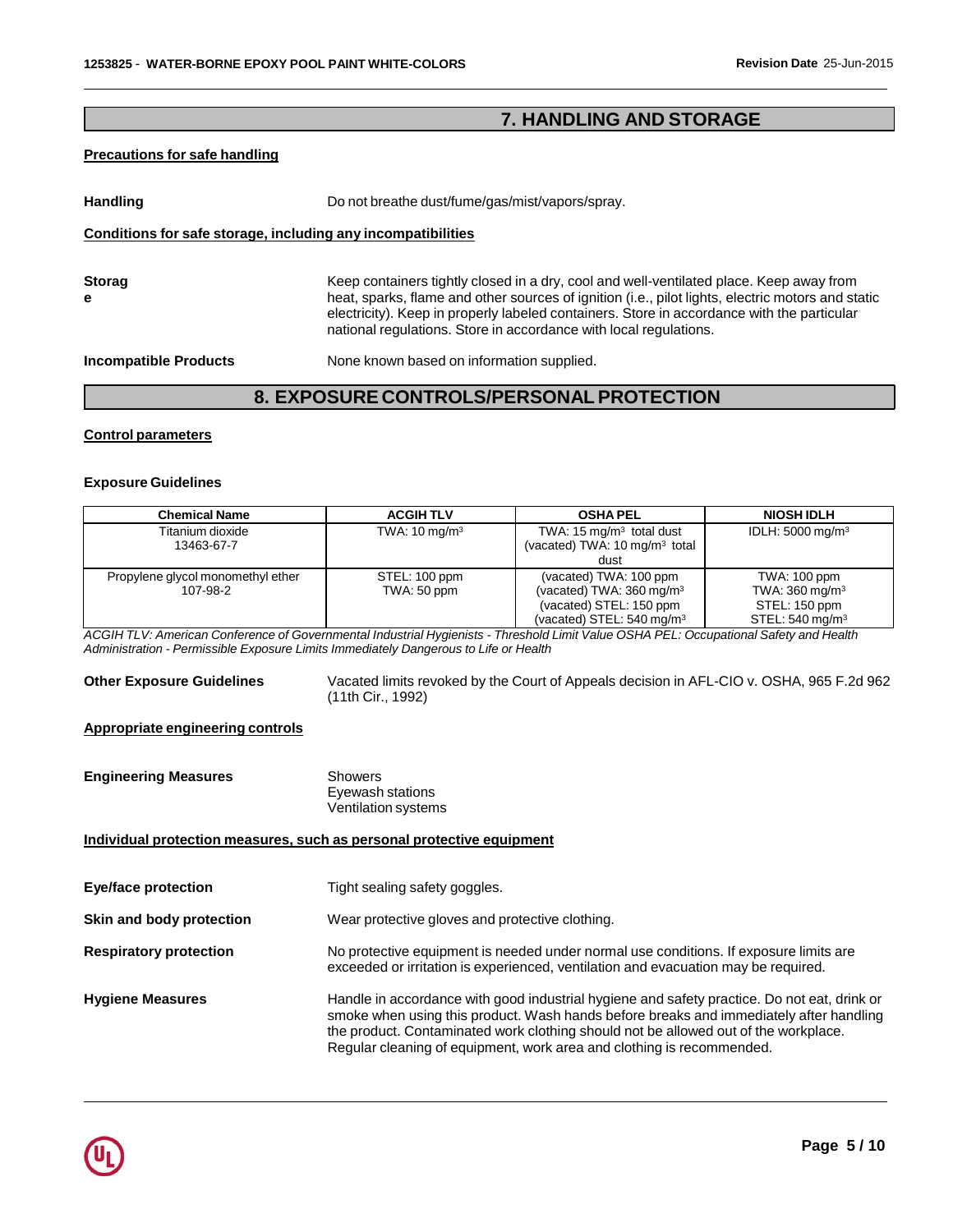# **9. PHYSICAL AND CHEMICAL PROPERTIES**

# **Physical and Chemical Properties**

| <b>Physical state</b><br>Appearance<br>Color            | Liquid<br><b>Multiple Colors</b><br>No information available | Odor<br><b>Odor Threshold</b> | No data available<br>No information available |
|---------------------------------------------------------|--------------------------------------------------------------|-------------------------------|-----------------------------------------------|
| <b>Propert</b>                                          | Values                                                       | <b>Remarks Method</b>         |                                               |
| y                                                       |                                                              |                               |                                               |
| рH                                                      | 8+                                                           | None known                    |                                               |
| Melting / freezing point                                | No data available                                            | None known                    |                                               |
| Boiling point / boiling range                           | >37.78 C (>100 F)                                            | None known                    |                                               |
| <b>Flash Point</b>                                      | 93 C / 199 F                                                 | None known                    |                                               |
| <b>Evaporation Rate</b>                                 | No data available                                            | None known                    |                                               |
| Flammability (solid, gas)                               | No data available                                            | None known                    |                                               |
| <b>Flammability Limit in Air</b>                        |                                                              |                               |                                               |
| <b>Upper flammability limit</b>                         | No data available                                            |                               |                                               |
| Lower flammability limit                                | No data available                                            |                               |                                               |
| Vapor pressure                                          | No data available                                            | None known                    |                                               |
| <b>Vapor density</b>                                    | No data available                                            | None known                    |                                               |
| <b>Specific Gravity</b>                                 | 1.259                                                        | None known                    |                                               |
| <b>Water Solubility</b>                                 | Soluble in water                                             | None known                    |                                               |
| Solubility in other solvents                            | No data available                                            | None known                    |                                               |
| Partition coefficient: n-octanol/waterNo data available |                                                              | None known                    |                                               |
| <b>Autoignition temperature</b>                         | No data available                                            | None known                    |                                               |
| <b>Decomposition temperature</b>                        | No data available                                            | None known                    |                                               |
| <b>Kinematic viscosity</b>                              | No data available                                            | None known                    |                                               |
| <b>Dynamic viscosity</b>                                | No data available                                            | None known                    |                                               |
| <b>Explosive properties</b>                             | No data available                                            |                               |                                               |
| <b>Oxidizing properties</b>                             | No data available                                            |                               |                                               |
| <b>Other Information</b>                                |                                                              |                               |                                               |
| <b>Softening Point</b>                                  | No data available                                            |                               |                                               |
| <b>VOC Content (%)</b>                                  | 60% (v/v) 47% (v/w)                                          |                               |                                               |

# **10. STABILITY AND REACTIVITY**

#### **Reactivity**

No data available.

**Particle Size Distribution**

# **Chemical stability**

Stable under recommended storage conditions. **Possibility of Hazardous Reactions** None under normal processing. **Hazardous Polymerization** Hazardous polymerization does not occur.

**VOC Content (%)** 60% (v/v) 47% (v/w)

**No data available** 

**Conditions to avoid** Heat, flames and sparks. **Incompatible materials** None known based on information supplied. **Hazardous Decomposition Products** Carbon oxides.

# **11. TOXICOLOGICALINFORMATION**

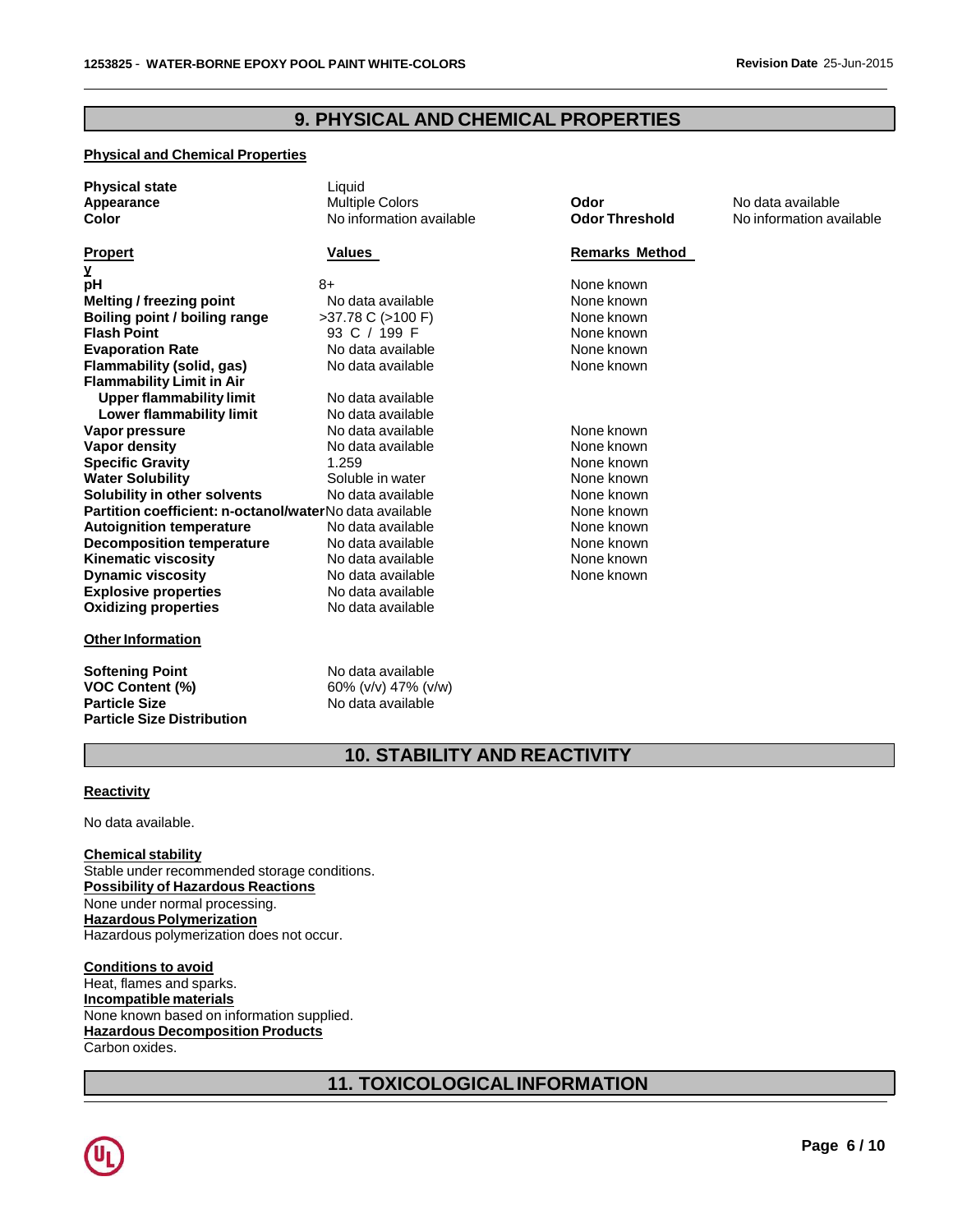### **Information on likely routes of exposure**

#### **Product Information** .

| <b>Inhalation</b>   | Specific test data for the substance or mixture is not available. |
|---------------------|-------------------------------------------------------------------|
| Eye contact         | Specific test data for the substance or mixture is not available. |
| <b>Skin contact</b> | Specific test data for the substance or mixture is not available. |
| Ingestion           | Specific test data for the substance or mixture is not available. |

#### **Component Information**

| <b>Chemical Name</b>                          | Oral LD50             | Dermal LD50          | <b>Inhalation LC50</b>                      |
|-----------------------------------------------|-----------------------|----------------------|---------------------------------------------|
| Titanium dioxide<br>13463-67-7                | $> 10000$ mg/kg (Rat) |                      |                                             |
| Propylene glycol monomethyl ether<br>107-98-2 | = 5200 mg/kg (Rat)    | $= 13$ g/kg (Rabbit) | = 54.6 mg/L (Rat)4 h<br>> 24 mg/L (Rat) 1 h |

## **Information on toxicological effects**

| Symptoms | No information available. |
|----------|---------------------------|
|----------|---------------------------|

## **Delayed and immediate effects as well as chronic effects from short and long-term exposure**

| <b>Sensitization</b> | No information available. |
|----------------------|---------------------------|
|----------------------|---------------------------|

**Mutagenic Effects** No information available.

**Carcinogenicity** The table below indicates whether each agency has listed any ingredient as a carcinogen.

| <b>Chemical Name</b> | <b>ACGIH</b> | <b>IARC</b> | <b>NTP</b> | <b>OSHA</b> |
|----------------------|--------------|-------------|------------|-------------|
| Titanium<br>dioxide  |              | Group 2B    |            |             |
| 13463-67-7           |              |             |            |             |

| <b>Reproductive toxicity</b>    | No information available.                                                                                                                                                                                                                                  |
|---------------------------------|------------------------------------------------------------------------------------------------------------------------------------------------------------------------------------------------------------------------------------------------------------|
| <b>STOT - single exposure</b>   | No information available.                                                                                                                                                                                                                                  |
| <b>STOT - repeated exposure</b> | No information available.                                                                                                                                                                                                                                  |
| <b>Chronic Toxicity</b>         | No known effect based on information supplied. Contains a known or suspected<br>carcinogen. Titanium dioxide has been classified by the International Agency for Research<br>on Cancer (IARC) as possibly carcinogenic to humans (Group 2B) by inhalation. |
| <b>Target Organ Effects</b>     | Respiratory system. Eyes. Skin. Gastrointestinal tract (GI).                                                                                                                                                                                               |
| <b>Aspiration Hazard</b>        | No information available.                                                                                                                                                                                                                                  |

**Numerical measures of toxicity Product Information**

**The following values are calculated based on chapter 3.1 of the GHS document**

**ATEmix (oral)** 29,322.00 mg/kg **ATEmix (dermal)**

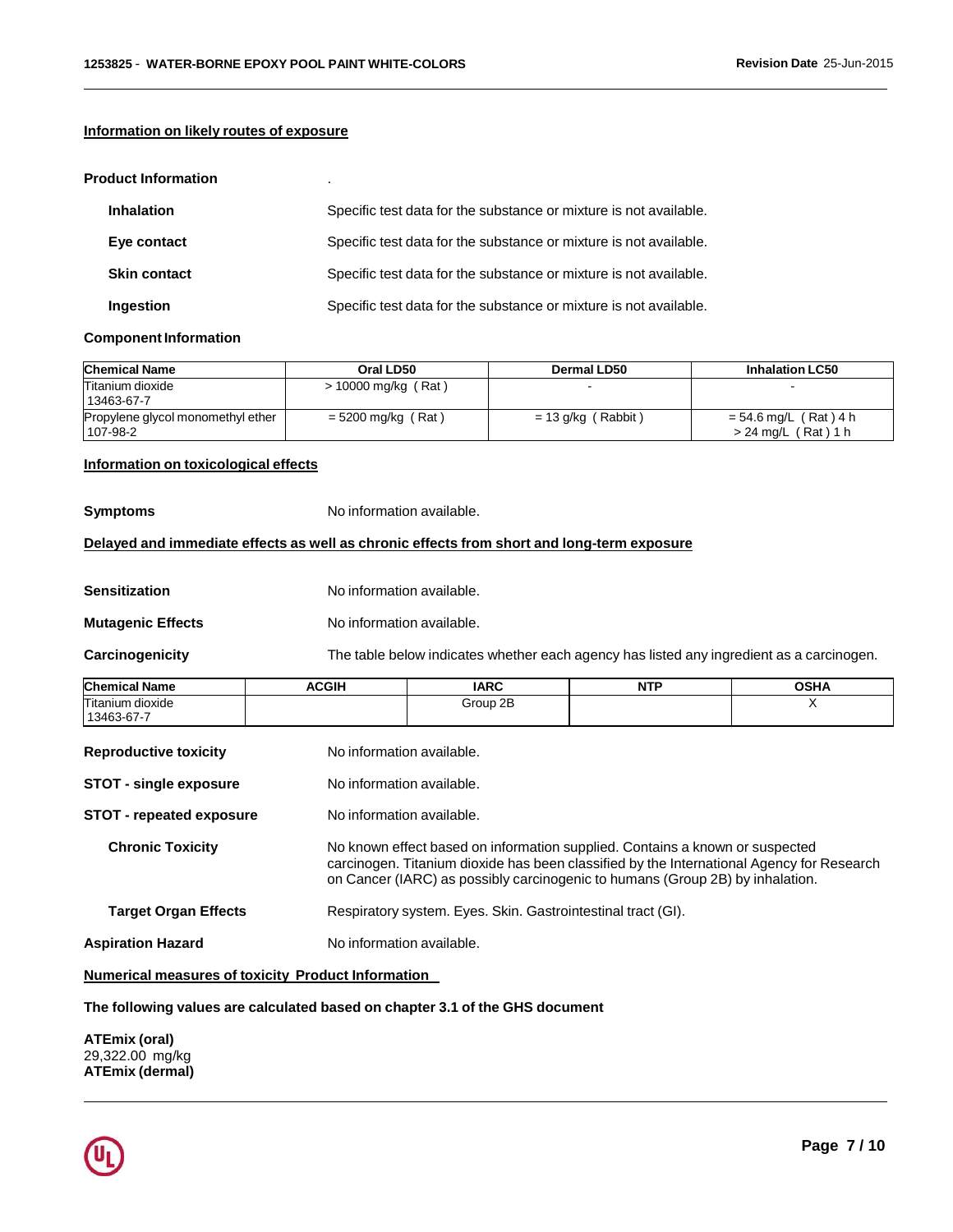#### 11,174.00 mg/kg (ATE) **ATEmix (inhalation-dust/mist)** 3,133.40 mg/l

# **12. ECOLOGICALINFORMATION**

## **Ecotoxicity**

The environmental impact of this product has not been fully investigated.

| <b>Chemical Name</b>                 | <b>Toxicity to Algae</b> | <b>Toxicity to Fish</b>                             | <b>Toxicity to</b><br><b>Microorganisms</b> | Daphnia Magna (Water<br>Flea) |
|--------------------------------------|--------------------------|-----------------------------------------------------|---------------------------------------------|-------------------------------|
| Propylene glycol<br>monomethyl ether |                          | 96h LC50: $= 20.8$ g/L<br>(Pimephales promelas) 96h |                                             | 48h EC50: $= 23300$ mg/L      |
| 107-98-2                             |                          | LC50: 4600 - 10000 mg/L<br>(Leuciscus idus)         |                                             |                               |

## **Persistence and Degradability**

No information available.

#### **Bioaccumulation**

| Log Pow |  |
|---------|--|
| 0.437   |  |
|         |  |

### **Other adverse effects**

No information available.

# **13. DISPOSALCONSIDERATIONS**

## **Waste treatment methods**

| <b>Disposal methods</b>       | This material, as supplied, is not a hazardous waste according to Federal regulations (40<br>CFR 261). This material could become a hazardous waste if it is mixed with or otherwise<br>comes in contact with a hazardous waste, if chemical additions are made to this material, or<br>if the material is processed or otherwise altered. Consult 40 CFR 261 to determine whether<br>the altered material is a hazardous waste. Consult the appropriate state, regional, or local<br>regulations for additional requirements. |
|-------------------------------|--------------------------------------------------------------------------------------------------------------------------------------------------------------------------------------------------------------------------------------------------------------------------------------------------------------------------------------------------------------------------------------------------------------------------------------------------------------------------------------------------------------------------------|
| <b>Contaminated Packaging</b> | Dispose of contents/containers in accordance with local regulations.                                                                                                                                                                                                                                                                                                                                                                                                                                                           |
| <b>US EPA Waste Number</b>    | U239 U140                                                                                                                                                                                                                                                                                                                                                                                                                                                                                                                      |

## **California Hazardous Waste Codes** 331

This product contains one or more substances that are listed with the State of California as a hazardous waste.

# **14. TRANSPORTINFORMATION**

| <b>DOT</b>                  | NOT REGULATED |
|-----------------------------|---------------|
| <b>Proper Shipping Name</b> | NON REGULATED |
| <b>Hazard Class</b>         | N/A           |

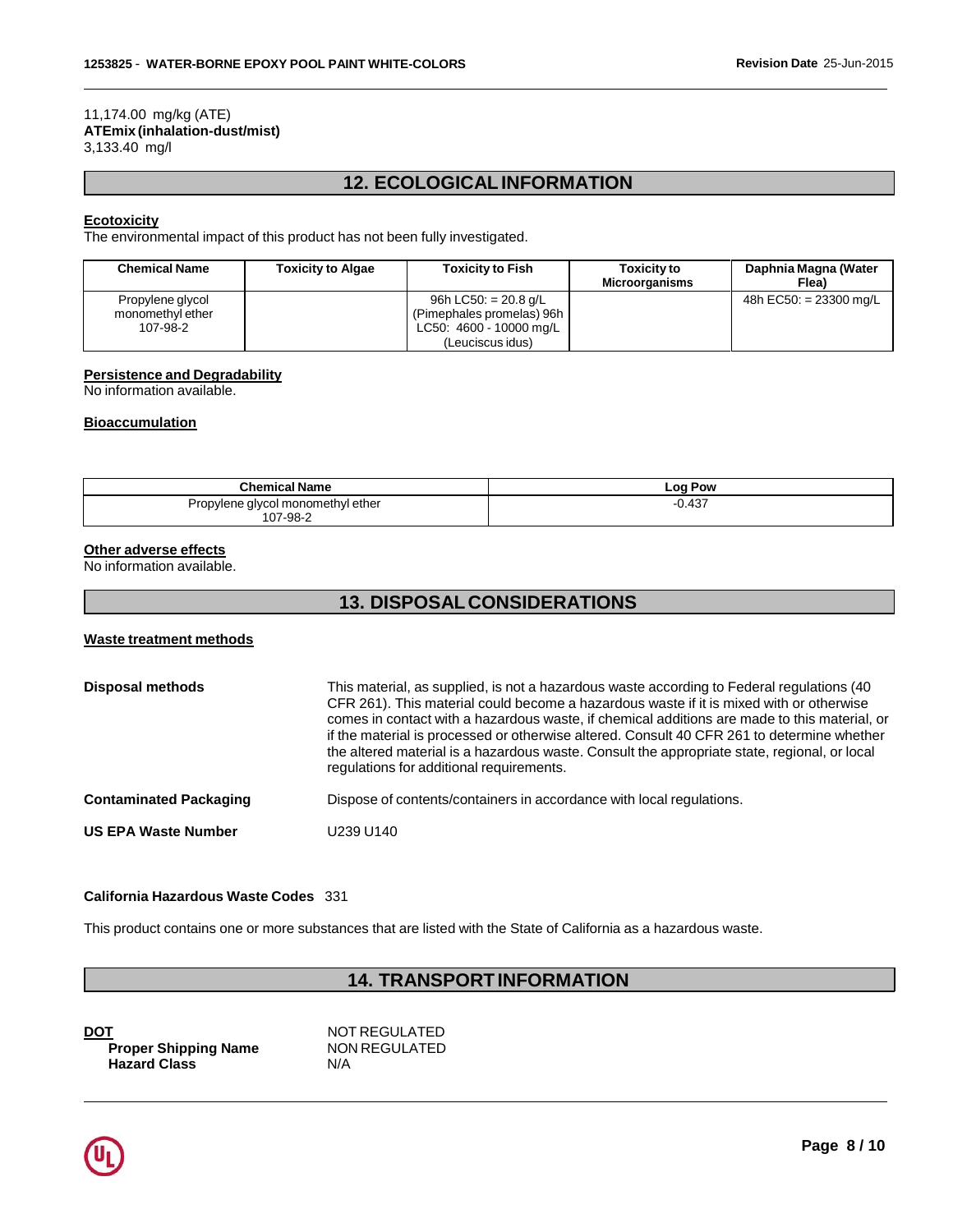| <b>TDG</b>                                                        | Not regulated                                |
|-------------------------------------------------------------------|----------------------------------------------|
| <b>MEX</b>                                                        | Not regulated                                |
| <b>ICAO</b>                                                       | Not regulated                                |
| <b>IATA</b><br><b>Proper Shipping Name</b><br><b>Hazard Class</b> | Not regulated<br><b>NON REGULATED</b><br>N/A |
| <b>IMDG/IMO</b><br><b>Hazard Class</b>                            | Not regulated<br>N/A                         |
|                                                                   |                                              |
| <b>RID</b>                                                        | Not regulated                                |
| ADR                                                               | Not regulated                                |
| ADN                                                               | Not regulated                                |

# **15. REGULATORYINFORMATION**

### **International Inventories**

TSCA Complies

DSL DSL All components are listed either on the DSL or NDSL.

**TSCA** - United States Toxic Substances Control Act Section 8(b) Inventory **DSL/NDSL** - Canadian Domestic Substances List/Non-Domestic Substances List

## **US Federal Regulations**

## **SARA 313**

Section 313 of Title III of the Superfund Amendments and Reauthorization Act of 1986 (SARA). This product contains a chemical or chemicals which are subject to the reporting requirements of the Act and Title 40 of the Code of Federal Regulations, Part 372

| Chemical Name                                | <b>CAS No</b> | Weight-% | SARA 313 - Threshold<br>Values % |
|----------------------------------------------|---------------|----------|----------------------------------|
| Ethylene glycol monopropyl ether - 2807-30-9 | 2807-30-9     | $3 - 7$  | .0                               |
| <b>SARA 311/312 Hazard Categories</b>        |               |          |                                  |
| <b>Acute Health Hazard</b>                   | No.           |          |                                  |
| <b>Chronic Health Hazard</b>                 | Yes           |          |                                  |
| <b>Fire Hazard</b>                           | Yes           |          |                                  |
| Sudden release of pressure hazard            | No.           |          |                                  |
| <b>Reactive Hazard</b>                       | No            |          |                                  |

#### **CWA (Clean Water Act)**

This product does not contain any substances regulated as pollutants pursuant to the Clean Water Act (40 CFR 122.21 and 40 CFR 122.42)

# **CERCLA**

This material, as supplied, does not contain any substances regulated as hazardous substances under the Comprehensive Environmental Response Compensation and Liability Act (CERCLA) (40 CFR 302) or the Superfund Amendments and Reauthorization Act (SARA) (40 CFR 355). There may be specific reporting requirements at the local, regional, or state level pertaining to releases of this material

# **US State Regulations**

#### **California Proposition 65**

This product contains the following Proposition 65 chemicals.